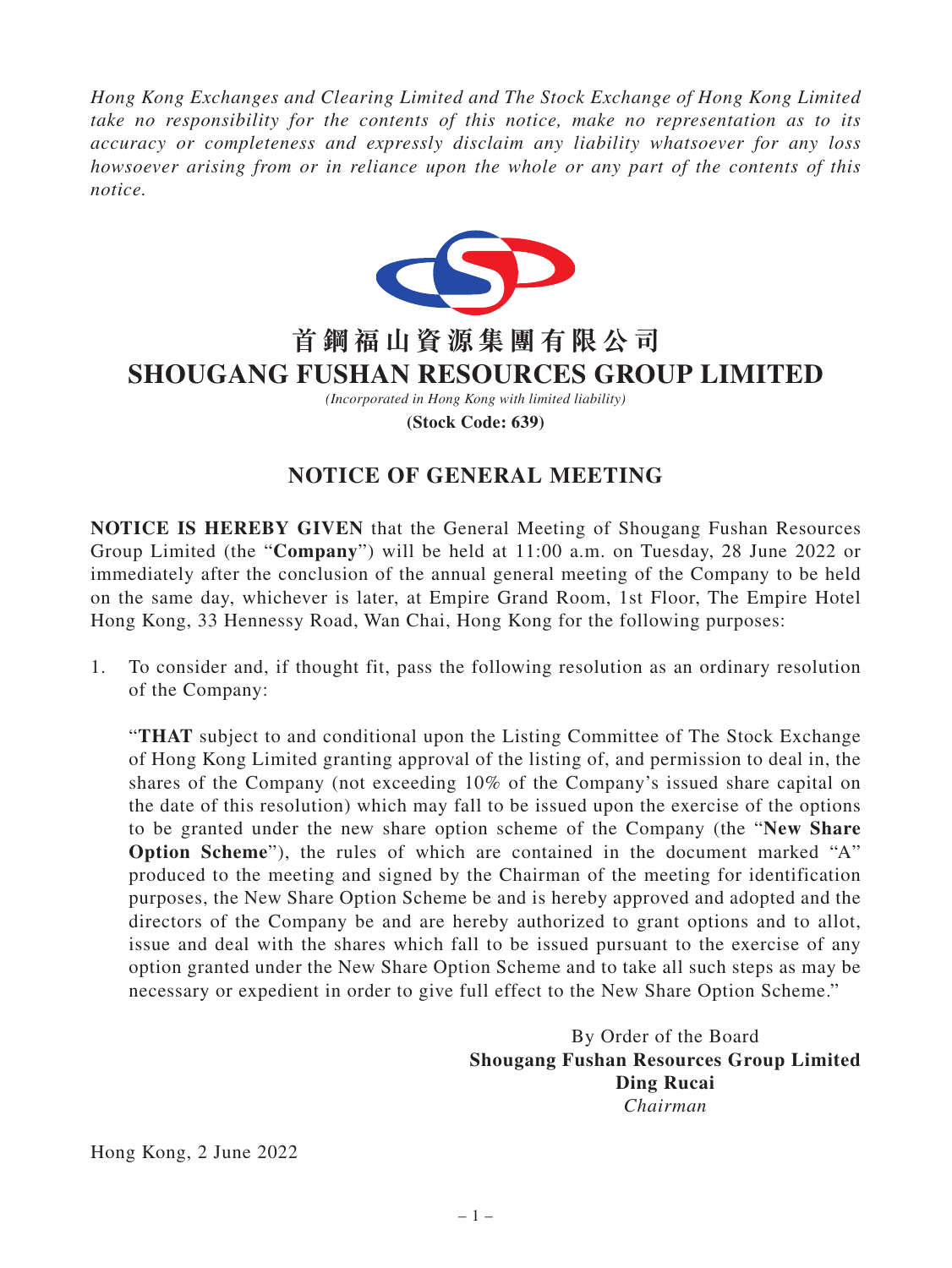## *Notes:*

- (1) Any member entitled to attend and vote at the meeting is entitled to appoint one or more proxies to attend and, on a poll, vote instead of him/her. A proxy need not be a member of the Company.
- (2) The instrument appointing a proxy shall be in writing under the hand of the appointor or of his/her attorney duly authorised in writing or, if the appointor is a corporation, either under its seal or under the hand of an officer or attorney duly authorised.
- (3) In order to be valid, the form of proxy together with the power of attorney or other authority, if any, under which it is signed or a notarially certified copy of such power or authority, must be deposited with the share registrar of the Company, Tricor Tengis Limited, at Level 54, Hopewell Centre, 183 Queen's Road East, Hong Kong, not less than 48 hours (not taken public holiday into account) before the time appointed for holding the General Meeting (i.e. at or before 11:00 a.m. on Saturday, 25 June 2022 (Hong Kong time)), or any adjourned meeting thereof (as the case may be).
- (4) The register of members of the Company will be closed from Thursday, 23 June 2022 to Tuesday, 28 June 2022 (both days inclusive) to determine the entitlement to attend and vote at the above meeting. During such period no transfer of shares of the Company will be registered. In order to qualify for the entitlement to attend and vote at the above meeting, all transfer forms accompanied by the relevant share certificates must be lodged with the share registrar of the Company, Tricor Tengis Limited, at Level 54, Hopewell Centre, 183 Queen's Road East, Hong Kong, not later than 4:30 p.m. on Wednesday, 22 June 2022 for registration.
- (5) Completion and return of the form of proxy will not preclude members from attending and voting in person at the meeting or at any adjourned meeting thereof (as the case may be) should they so wish, and in such event, the form of proxy shall be deemed to be revoked.
- (6) Where there are joint registered holders of any share, any one of such joint holders may vote, either in person or by proxy, in respect of such share as if he/she was solely entitled thereto, but if more than one of such joint holders are present at the meeting, whether in person or by proxy, the joint registered holder present whose name stands first on the register of members of the Company in respect of the shares shall alone be entitled to vote in respect thereto.